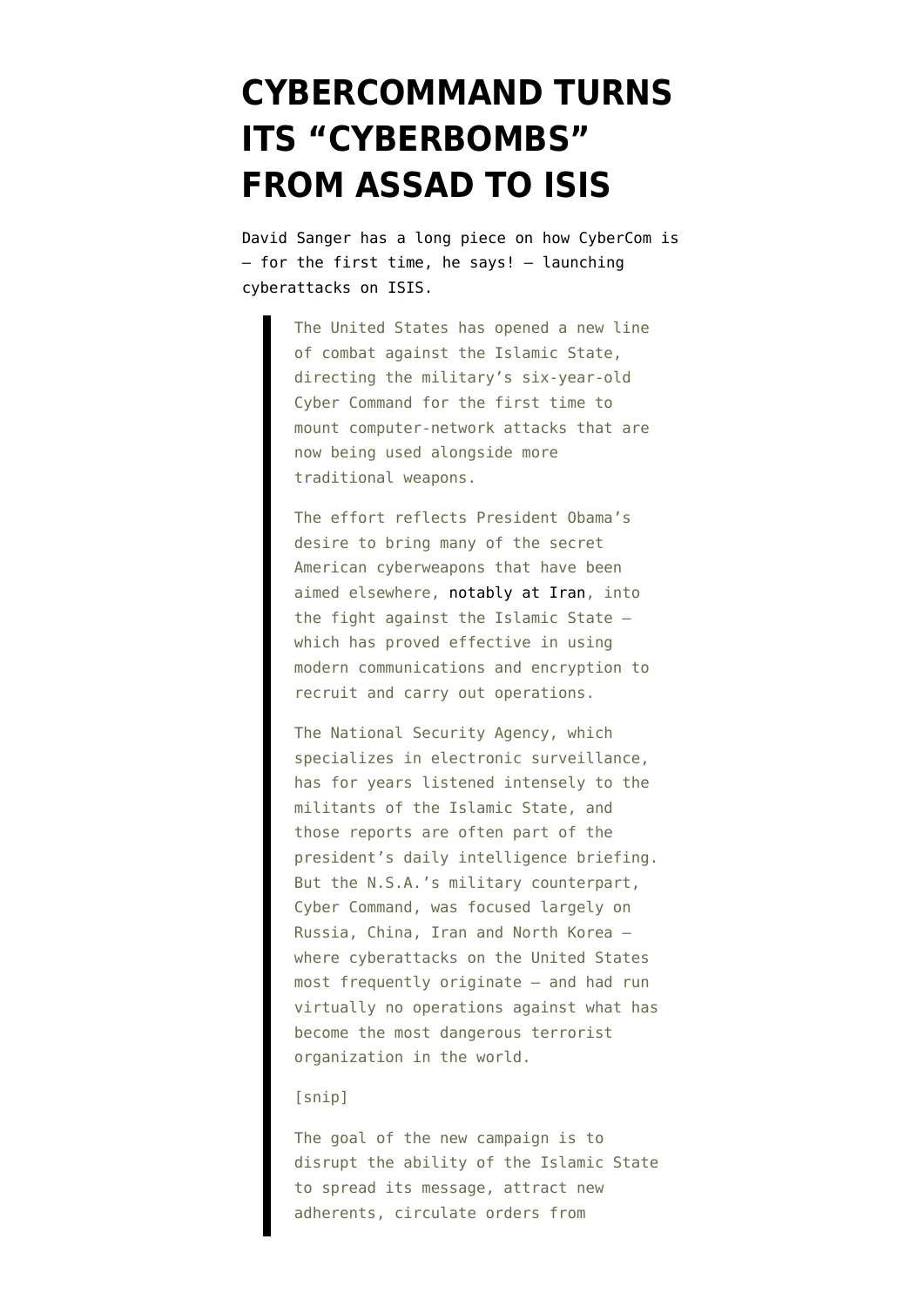commanders and carry out day-to-day functions, like paying its fighters. A benefit of the administration's exceedingly rare public discussion of the campaign, officials said, is to rattle the Islamic State's commanders, who have begun to realize that sophisticated hacking efforts are manipulating their data. Potential recruits may also be deterred if they come to worry about the security of their communications with the militant group.

## [snip]

"We are dropping cyberbombs," Mr. Work said. "We have never done that before."

The campaign has been conducted by a small number of "national mission teams," newly created cyberunits loosely modeled on Special Operations forces.

Golly, what a novel idea, hacking an adversary that relies on the Internet for its external strength? Imagine how many people we could have saved if we had done that a few years ago? And all this time CyberCom has just been sitting on its thumbs?

Sanger suggests, of course, that CyberCom has been otherwise focused on Russia, China, Iran, and North Korea, which (post-StuxNet) would be significantly an active defense. He pretends that cyber attacks have not been used in the ISIS theater at all.

Of course they have. They've been going on so long they even made the Snowden leaks (as when NSA "accidentally" caused a blackout in Syria).

But it would be inconvenient to mention attacks on Syria (as distinct from its ally Iran), I guess, because it might raise even more questions about why we'd let ISIS get strong enough, largely using the Internet, to hit two European capitals without undercutting them in